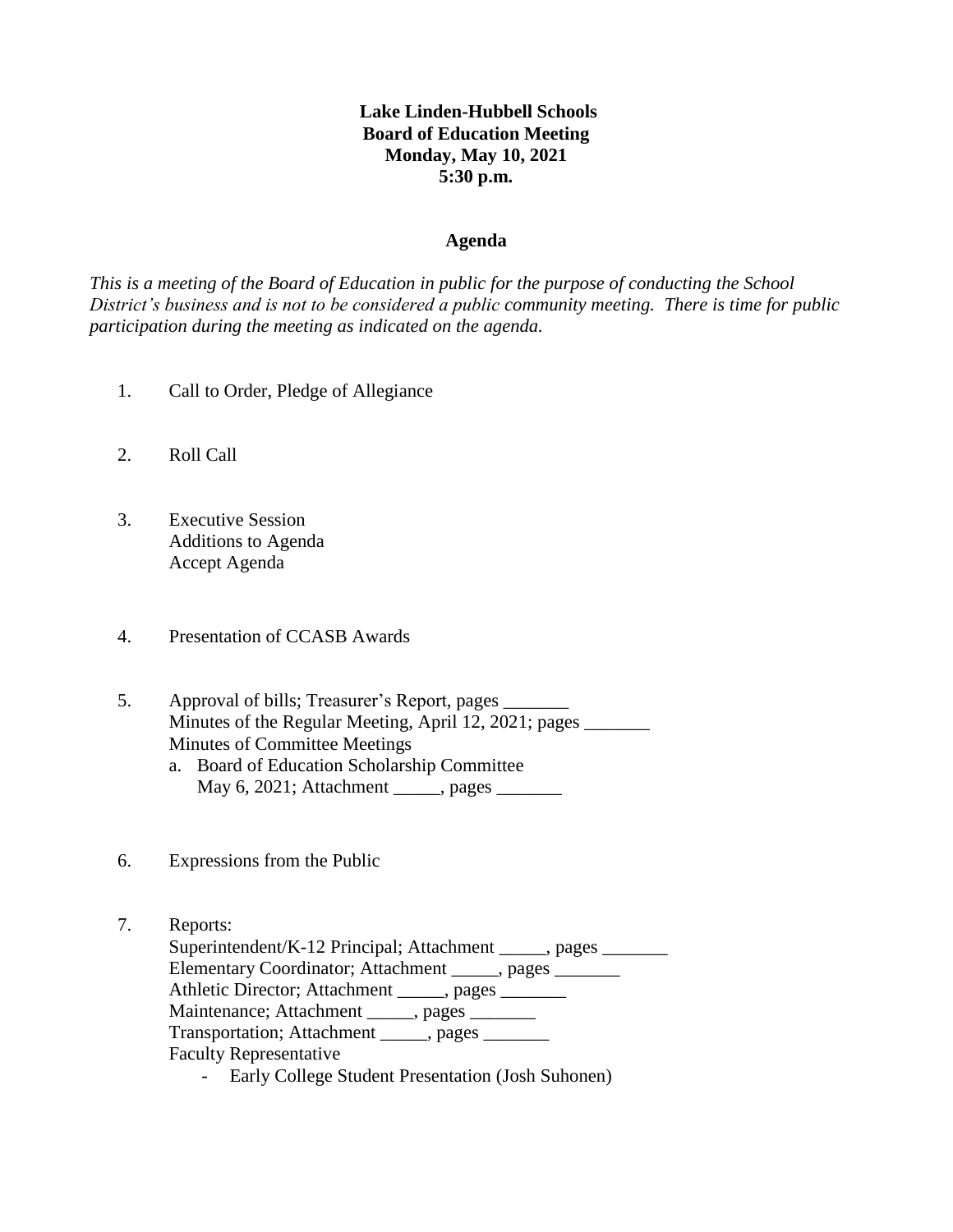# **Trip Approvals**

8. Motion: Moved by \_\_\_\_\_ and seconded by \_\_\_\_\_\_ to approve the attendance of Brad Codere at the U.P. Administrators' Academy on August 3-4, 2021 in Harris, Michigan. Attachment \_\_\_\_\_\_, pages

## **Board of Education Committee Reports**

- 9. Board of Education Committee Reports
	- a. Board of Education Scholarship Committee May 6, 2021; Attachment \_\_\_\_\_, pages \_\_\_\_\_\_\_

## **Board of Education Recognition** (None)

### **New Business**

- 10. Motion: Moved by \_\_\_\_\_ and seconded by \_\_\_\_\_ to approve the reconfirmation of the Lake Linden- Hubbell Public Schools Extended COVID-19 Learning Plan. Attachment \_\_\_\_\_, pages \_\_\_\_\_\_\_
- 11. Motion:

Moved by \_\_\_\_\_ and seconded by \_\_\_\_\_\_ to establish the first day of instruction for the 2021-2021 school year as Tuesday, September 7, 2021

12. Motion:

Moved by \_\_\_\_\_ and seconded by \_\_\_\_\_\_ to approve the 2020-2021 scholarship awards as presented by the Board of Education Scholarship Committee. Enclosure

13. Resolution:

 To designate Jennifer Beaudette as the electoral representative and Patricia Burton as the alternate representative for the June 7, 2021 biennial election of the Copper Country Intermediate School District. The representative and/or alternate representative is further directed to cast a vote on the first ballot on behalf of this Board for \_\_\_\_\_\_\_\_ and \_\_\_\_\_\_. Motion:

Attachment \_\_\_\_\_, pages \_\_\_\_\_\_\_ *(Candidate names available at meeting.)*